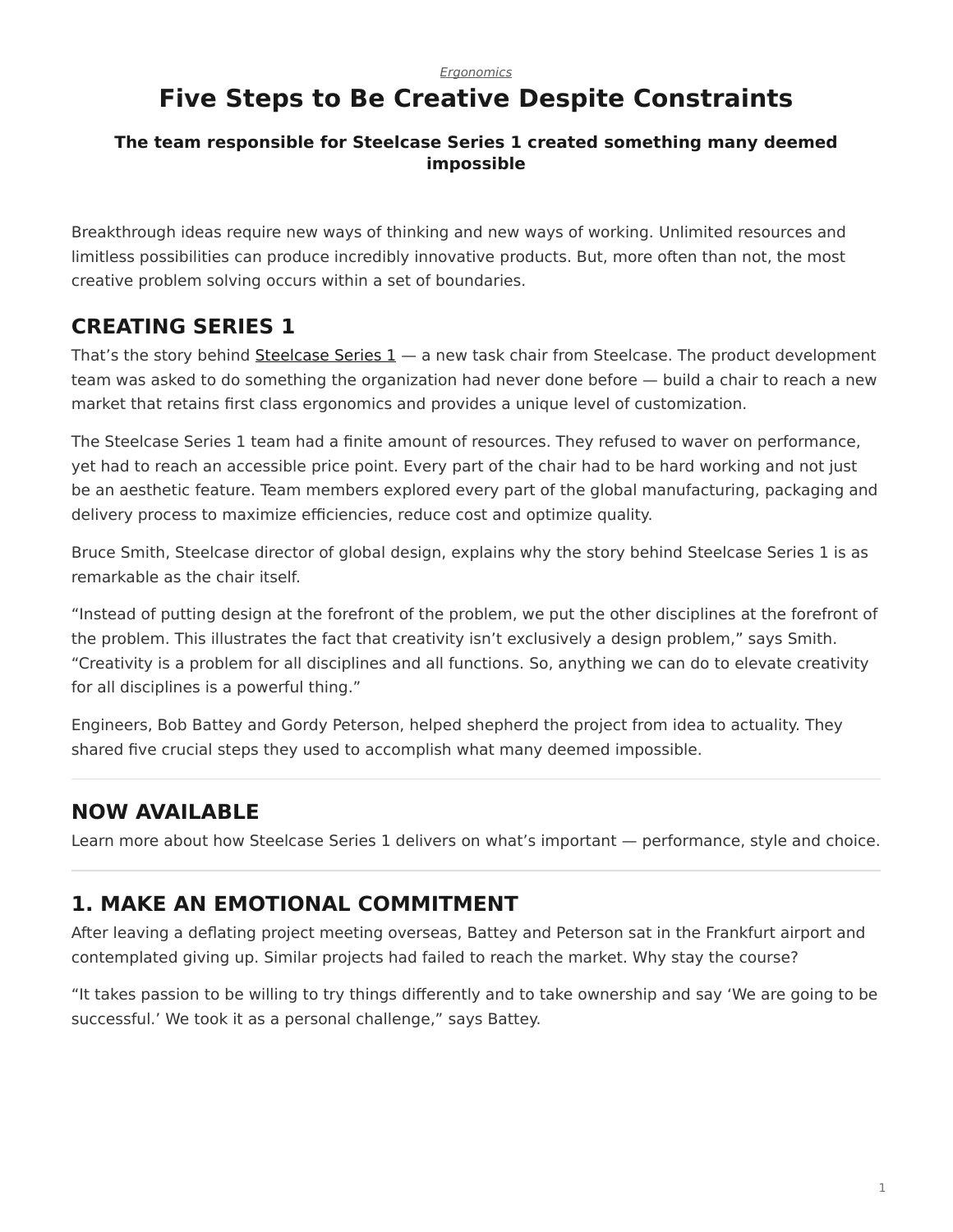"People said, 'We can't do it.' We said, 'We can. We just have to be more creative,'" says Peterson. "You have to take ownership of a concept, nurture it and help it grow. We decided to defend it and own it, care for it and love it." With a combined 57 years of seating experience, the two men vowed to do things differently this time.

#### **2. DEFINE + DISPLAY THE PROBLEM**

They started with a single piece of paper in the airport — clearly defining their problem and writing down how they would go about solving it. When they got back to their project room in Grand Rapids, that definition went on permanent display on the wall.

"Until you write it down, it's just words in the air. We needed something people could see and respond to," says Battey. "We started having a really open discussion about what we needed to do differently. Gordy and I have played this game a long time. We knew normal would fail."

#### **3. PRIORITIZE + VISUALIZE CONSTRAINTS**

Battey and Peterson worked with their team to prioritize the boundaries for the project and quickly help others understand the problem they were trying to solve.

"You need the right balance of constraints to keep you moving forward, but enough freedom to make something desirable," says Battey. "Too broad, you end up with something unattainable. Too narrow, you end up with something boring."

The men used their project room to display a visual representation of the constraints. If team members wanted to change one part of the project, they could quickly see the impact on the entire operation.

"There's something visceral about seeing the constraints and making them real. This is where we began to cause angst," says Battey. "Angst is good if you want to do things differently because it requires you to make difficult decisions."

Once the team's priorities were clear, the project moved quickly because people could make faster decisions. Nobody had to "check into something" or "circle back after investigating an issue," all-toocommon steps that can slow progress.

## **4. CROSS-FUNCTIONAL, SPONTANEOUS COLLABORATION**

Both engineers found it invaluable to involve other disciplines early. Instead of starting with design and engineering, they also brought in colleagues with expertise around materials, supply chain and global processes. Each team wrote down their point of view.

They inhabited a physical project room for their co-located team and created a virtual project space for global collaboration. Product development is a messy, creative process. The environment helped them showcase learnings, experiments and progress. Both areas quickly filled up with artifacts, models and materials or videos, digital notes and learnings.